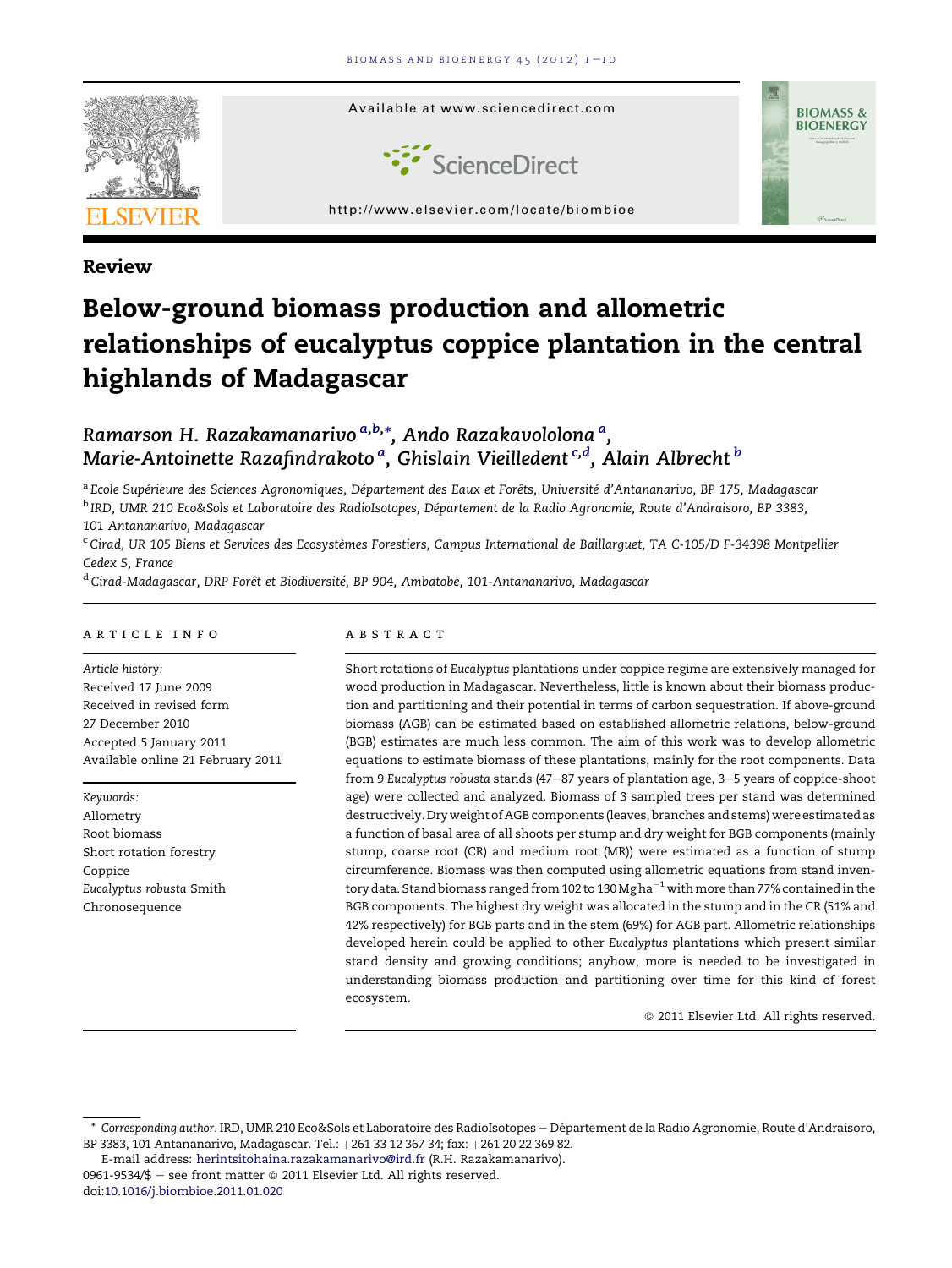# 1. Introduction

Forests comprise the largest carbon pool of all terrestrial ecosystems thanks to the potential of to sequester carbon  $[1-3]$  $[1-3]$ . This important role in regulating carbon cycle is of major concern today in relation to the continuous increase of  $CO<sub>2</sub>$  in the atmosphere which contributes to global warming [\[1,4\]](#page-8-0). In fact, as incited by the Kyoto Protocol in relation with the United Nations Framework on Climate Change, reducing the release of carbon stored in vegetation (i.e. reduce deforestation and forest degradation) or establishing vegetation sinks (i.e. enhance afforestation and reforestation) are among the several methods for reducing the net emissions of  $CO<sub>2</sub>$  in the atmosphere [\[5\]](#page-8-0). The Clean Development Mechanism (CDM) in the Kyoto Protocol will allow afforestation and reforestation projects to be established and financed in the developing countries to assist industrialized countries reach their emission reduction targets. Thus, there is much interest in estimating biomass of forests and tree plantations and this implies a need to explore all biomass components.

As in many countries [\[6,7\]](#page-8-0), short rotation forestry (SRF, especially under coppice regime) using fast growing exotic species such as Eucalyptus genus is a major forestry practice in the central highland of Madagascar for energy purposes. Eucalyptus robusta plantations are well known to the people who are living in the central highland of Madagascar. This practice contributes to alleviate the natural forests' decline which is mainly caused by increasing population and economic pressures [\[8\].](#page-8-0) These plantations have been in place since the beginning of the last century [\[9,10\]](#page-8-0) and are pursued with the increased demand for wood and fuel wood but also for ecological services and future incomes from CDM projects.

In SRF a variety of establishedmethods exists for estimating the biomass in above-ground tree components for not only a direct measure of productivity, but also for nutrient accumulation and distribution. For instance, Senelwa and Sims [\[11\]](#page-8-0) with Eucalyptus ovata, Eucalyptus saligna, Eucalyptus globulus and Eucalyptus nitens in New Zealand, Nordh and Verwijst [\[12\]](#page-8-0) with Salix sp. in Sweden and more recently Zewdie et al. [\[13\]](#page-8-0) with E. globulus in Ethiopia assessed the relationship between above-ground biomass (AGB) production and tree dimensions (height and diameter) to determine a non-destructive sampling equation and demonstrated that a pooled equation could be applicable to a variety of eucalyptus.

Besides, a very limited part of the research was focused in root compartment because, as in any forest ecosystem, biomass of root systems is difficult to measure [\[14,15\].](#page-9-0) This is mainly because excavating root systems is a difficult task (measurements are tedious and very time-consuming) but also because there is a lack of adequate method to study the dynamics and functions of this part of the ecosystem[\[16,17\].](#page-9-0) Therefore, belowground biomass (BGB) was generally assessed indirectly by using the Root:Shoot ratio (R:S) which corresponds to the relative biomass allocation between roots and above-ground parts [\[14\].](#page-9-0) For SRF, there are few investigations on below-ground biomass measurement such as those conducted by Misra et al. [\[18\]](#page-9-0) and Wildy and Pate [\[19\]](#page-9-0) in Australia when studying spatial distribution of below-ground biomass of E. nitens and describing the general biology of coppices respectively, and by Bouillet et al. [\[20\],](#page-9-0) et Saint-André et al. [\[21\]](#page-9-0) in Congo for their works on spatial distribution of root systems and eucalyptus biomass equations, respectively. But understanding root system is especially important for SRF of eucalyptus because these systems are often based on coppice regeneration, it is then necessary to provide an accurate below-ground biomass. The objective of the present study was therefore: (i) to assess the relationship between BGB production (and also the AGB) and tree dimension (stump circumference or basal area) and (ii) to estimate the biomass production and partitioning in different components of these old E. robusta coppices in the central highland of Madagascar.

# 2. Material and methods

#### 2.1. Study area

The study was conducted at Sambaina-Manjakandriana, in Malagasy Highlands (47°45'-47°50' East and 18°50'-18°56' South and 1350-1750 m elevation). Average annual rainfall and temperature were 1600 mm and 14.5  $\degree$ C respectively. The geological substratum is composed of granites, and soils are Ferralsols according to the FAO classification [\[22\]](#page-9-0) with 1:1 clay content of a mean of 55%.

The eucalyptus plantation in this area shows the historical setting of eucalyptus plantations in the whole central highland of Madagascar. These plantations cover 150,000 ha that is to say 46.5% of all plantation forestry in Madagascar and where E. robusta is the most widespread species thanks to its aptitude in rough stony soil and bush fire conditions [\[23\]](#page-9-0). E. robusta shows the natural ability to sprout, so it could be adopted as a coppicing system of renewal as existing in our study area; actually, since their first plantation in 1900, most of all stools have not been renewed. Being planted first along the railway for locomotive fuel wood supply, eucalyptus plantations were used for landed property and mainly for energy purposes from now [\[8\].](#page-8-0) Stands have variable areas (from a few hundred of square meter to less than 10 ha) are privately managed and usually harvested at the age of  $3-5$ years and stumps cut on ground level are left to resprout. No silvicultural treatments are practiced, all stems (shoots) are left after coppicing for natural thinning.

#### 2.2. Studied stands characteristics

Nine stands of E. robusta ([Table 1](#page-2-0)) were identified and selected to study below-ground (BGB) and above-ground biomass (AGB) production and partitioning in relation to total plantation age which ranged from 47 to 87 years. Plantation age and coppiceshoot age were obtained by means of interviews with elderly and officials local people and of use of aerials photo interpretation. According to the small size of the stands, three plots (10  $m \times$  10 m) were randomly located in each stand. Inventory was made in each plot where all stools (stocking 1) and shoots (stocking 2) density was counted and some variables directly measured: stump circumference of all stools (Cir), circumference at breast height (CBH) and height (H) of all shoots.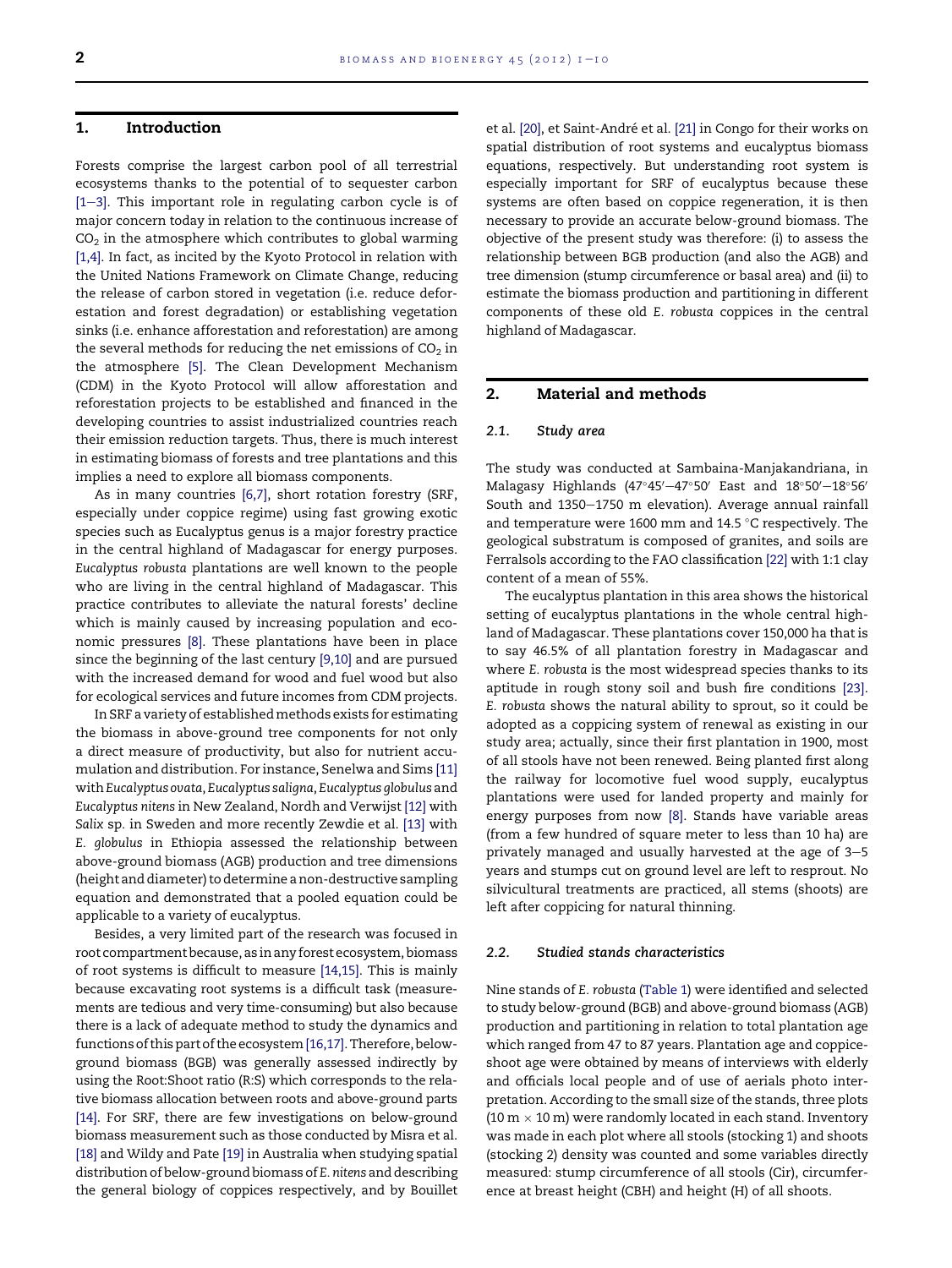<span id="page-2-0"></span>

| Table 1 – Stand characteristics of the selected Eucalyptus robusta plantations in the central highlands of Madagascar ( $n = 9$ ). |                          |                                         |              |                       |                                      |            |          |  |  |
|------------------------------------------------------------------------------------------------------------------------------------|--------------------------|-----------------------------------------|--------------|-----------------------|--------------------------------------|------------|----------|--|--|
| Plot                                                                                                                               |                          | Stumps                                  |              | Coppice-shoot         |                                      |            |          |  |  |
|                                                                                                                                    | Plantation<br>age (year) | Stocking 1<br>$(\text{stumps.ha}^{-1})$ | $Cir$ (cm)   | Coppice<br>age (year) | Stocking 2<br>(stems.ha $^{\rm -1})$ | $CBH$ (cm) | H(m)     |  |  |
|                                                                                                                                    | 47                       | 2200                                    | 168.5 (91.8) | 3                     | 13200                                | 9.1(4.3)   | 4.8(1.5) |  |  |
|                                                                                                                                    | 77                       | 3333                                    | 126.1(67.5)  |                       | 16967                                | 8.7(6.8)   | 4.3(1.6) |  |  |
| 3                                                                                                                                  | 52                       | 2767                                    | 146.2 (64.9) | 3                     | 24800                                | 5.8(3.6)   | 3.2(1.2) |  |  |
| 4                                                                                                                                  | 72                       | 3033                                    | 142.6 (57.2) |                       | 16500                                | 9.9(6.6)   | 5.2(2.6) |  |  |
| 5                                                                                                                                  | 53                       | 2867                                    | 144.6 (56.8) | 3                     | 18167                                | 6.5(4.2)   | 3.8(1.6) |  |  |
| 6                                                                                                                                  | 67                       | 3067                                    | 147.3 (65)   |                       | 15567                                | 9.7(6.7)   | 4.7(2.1) |  |  |
|                                                                                                                                    | 72                       | 3733                                    | 124.6 (66.8) |                       | 17700                                | 9.5(5.8)   | 4.8(1.9) |  |  |
| 8                                                                                                                                  | 67                       | 3500                                    | 130.6 (77)   |                       | 17800                                | 7(3.4)     | 3.7(1.3) |  |  |
| 9                                                                                                                                  | 87                       | 3067                                    | 155.5 (68.7) | 5                     | 17033                                | 8.2(5.7)   | 4.2(2.1) |  |  |

Values in brackets represented the standard deviation. Plantation age is the date of first eucalyptus plantation, Stocking 1: stump density corresponding to the number of stumps per unit of area, Cir: mean circumference of all stumps in a stand, Coppice age: the date of the last cutting shoots, Stocking 2: shoot density corresponding to the number of shoots per unit of area, CBH: mean circumference at breast height of all shoots in a stand, H: mean height of all shoots in a stand.

#### 2.3. Tree selection

For each stand, histograms of circumferences have been calculated pooling the data collected on the three sub-plots, then three classes of circumferences were fixed and one tree per class of circumferences was chosen. In order to cover the stand variability, one tree by sub-plot was felled (in total 27 trees). The restricted number of trees to fall down is explained by the difficulty associated to tree uprooting and by the search for a less destructive approach as possible regarding wood production for local communities and environmental damage. All 27 trees were used for below- and above-ground biomass evaluations.

#### 2.4. Below-ground (BGB) biomass measurements

BGB part of each tree was subdivided into four components: stump, coarse roots (CR), medium roots (MR) and fine roots (FR). Stump was the tree part between above-ground point where the stem was cut and the below-ground points where the roots could be clearly individualized [\[19,21\].](#page-9-0) For the actual root system, root diameter was used to classify its subcomponents: diameter  $\geq 10$  mm, 10 mm < diameter  $\leq 2$  mm and diameter < 2 mm for CR, MR and FR respectively. According to the component size, different methods were applied: the first was designed for the larger component (stump, CR and MR) and the second for the smaller (FR).

#### 2.4.1. First method: stump, CR and MR biomasses

A sampling unit known as Voronoi polygon was defined for each sampled tree. The Voronoi polygon [\(Fig. 1](#page-3-0)) is the polygon of occupancy and the elementary space which is formed by the intersection of the perpendicular lines that pass through the midpoints of the lines connecting the center of the sampled tree to the center of the nearest neighboring trees [\[16,21\].](#page-9-0) The whole polygon area was excavated for BGB biomass evaluation where all excavations were done manually to a 1 m depth. This limit was chosen because of the fact that, generally, most of tree root are located in the top  $15-60$  cm of the soil  $[24,25]$ . Stump was separated from individualized roots with the use of a chain saw and CR and MR were sorted manually and sieved to be separated from soil. The excavated root system was weighted and aliquots were sampled for determining dry weight. Moisture samples were oven-dried to a constant weight at 70 $\degree$ C and weighted.

#### 2.4.2. Second method: FR biomass

Root density decreased sharply with depth, with most fine roots in the surface layers 0-25 cm [\[20\].](#page-9-0) Reminding that dense mats of shallow fine roots were mostly presented in eucalyptus plantation floor in Malagasy Highlands where fine roots are mixed with plant debris to give a thick  $(5-10 \text{ cm})$  mat of roots. Thus, FR biomass in soil per stand were evaluated by core sampling (3 replicates, randomly located in the Voronoi polygon) near each sampled tree with metallic cylinder (diameter  $= 8$  cm) to 50 cm depth, assuming that this was the soil layer where FR proliferated [\[26\].](#page-9-0) FR were collected from sampled soils by series of washing and sieving. After being oven-dried at 70 $\degree$ C to a constant weight, FR biomass density was calculated on an area basis.

#### 2.5. Above-ground (AGB) biomass measurements

The same 27 sampled trees for BGB measurements were used for AGB measurements. All stems or shoots per selected stool were fallen down and the following compartments were considered according to local people' harvest practice: stems, branches and leaves. For each compartment, all elements of all shoots were gathered, weighted and sampled for oven-dried to determine dry weight matter of the whole compartment.

#### 2.6. Allometric relationships

Allometric equations are widely used for forest biomass assessment. They link tree biomass to other dendrometric variables which can be directly measured in the field during forest inventories.

#### 2.6.1. Regression models

For Eucalyptus forests, relationships between AGB and diameter have already been developed [\[27\].](#page-9-0) In SRF under coppice regime, the principles are the same [\[11,13,21,28\],](#page-8-0) but the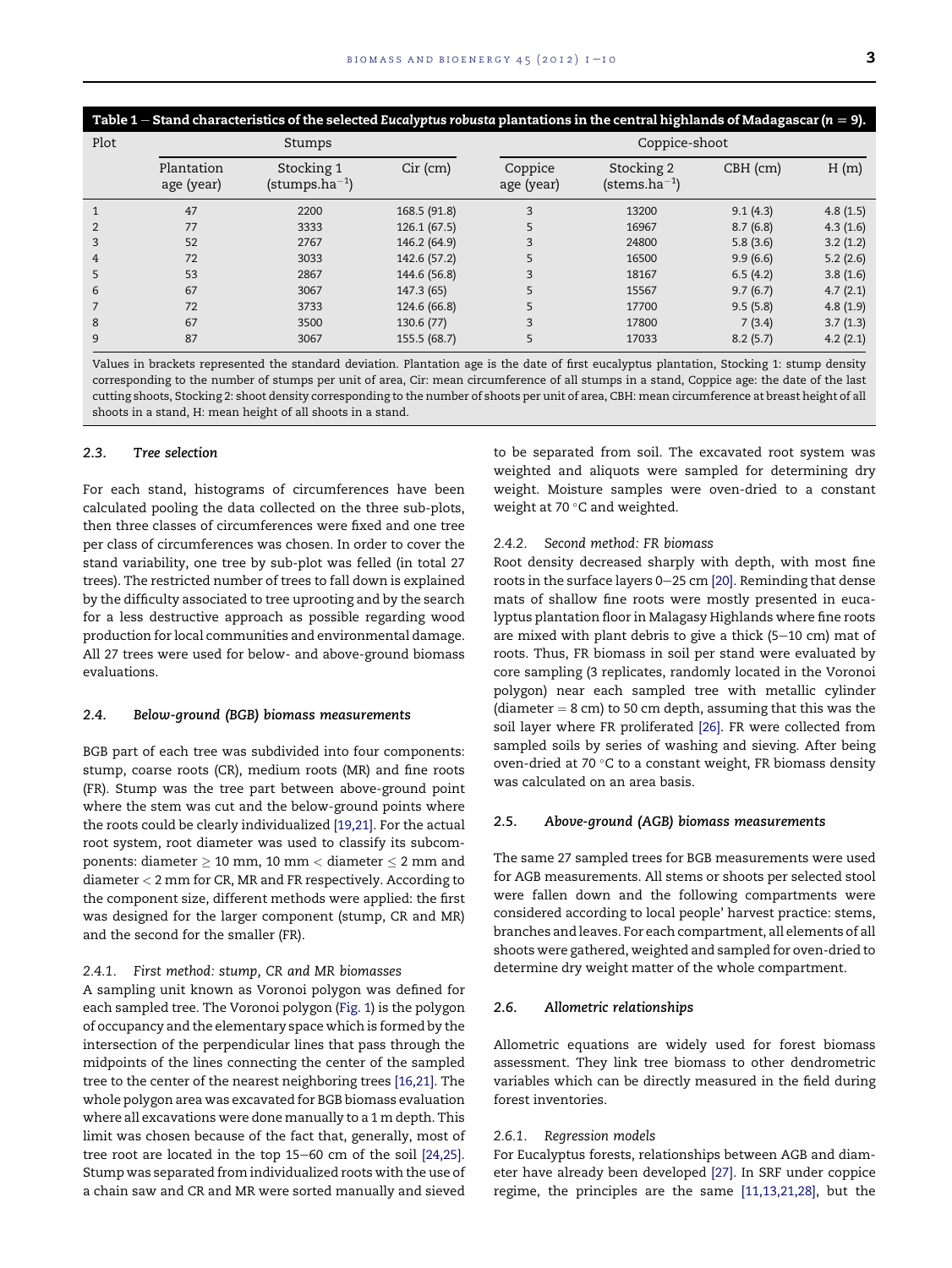<span id="page-3-0"></span>

Fig.  $1$  – Voronoi polygon for stump, CR and MR extractions.

difference with conventional forestry is the fact that there are many stems per tree instead of a single stem. In our case, individual tree component model was developed by relating dry weight of each AGB compartment (leaves, branches, stems) with the shoots basal area per tree (BA) [\[29,30\].](#page-9-0) The basal area summarizes the number and the size of trees in a stand which corresponds to the area of the cross section of a stem at breast height; it is calculated from circumference measurements. For a stool or tree containing a number of n shoots, its basal area is calculated following the formulas:

$$
BA = \sum_{i=1}^{n} (CBH_i)^2 / 4\pi
$$
 (1)

where BA (in  $\mathrm{m}^{2}$  tree $^{-1}$ ) is the sum of basal area of all shoots of the selected tree, n the number of shoots per stool or tree, CBH (cm) the circumference of each shoot at breast height (1.30 m).

For BGB parts, in the present study, stump circumference (Cir expressed in cm) which was the only visible and measurable variable after coppicing could be used for establishing relationship with larger parts of the BGB components (stump, CR, MR).

As commonly used in forest ecosystems [\[31\],](#page-9-0) allometric models corresponding to biomass-diameter (or circumference) regressions were used herein to estimate biomass value per tree (Equations (2) and (3)). Variables were log-transformed to avoid heteroscedasticity in the data.

$$
log(AGBi) = \beta_0 + \beta_1 log(BAi) + \epsilon_i ; \epsilon_i \sim N(0; \sigma^2)
$$
 (2)

$$
log(BGBi) = \beta_0 + \beta_1 log(Ciri) + \epsilon_i ; \epsilon_i \sim N(0; \sigma^2)
$$
 (3)

#### 2.6.2. Model selection

Model performance was assessed on the basis of various indexes. First, the coefficient of determination  $(R^2)$  of the model was computed.  $R^2$  is an indication of the goodness of fit of the model. Besides, in order to highlight the performance of the biomass-circumference model for each tree component, we compared the AIC (Akaike Information Criterion) and the Residual Standard Error (RSE) of each model to the AIC and RSE of a null model.

The RSE was defined as the standard deviation of the residual errors  $\epsilon_i$  (with  $\epsilon_i = \log(AGB_i) - [\log(AGB_i)]_{\text{estimated}}$ ). The smaller is the RSE, the smaller is the unexplained part in the observed biomass and the better is the model.

The AIC is a penalized estimation of the goodness of fit of the model given the number of parameters

(AIC =  $-2 \text{ log}(L) + 2n_{\text{par}}$  with L: the model likelihood and  $n<sub>par</sub>$  the number of parameters of the model). The smaller the AIC, the better the model is fitted.

#### 2.6.3. Model prediction

Before biomass per tree or per stand calculation, a correction was brought out. Actually, the log-transformation of the data entails a bias in the biomass estimation [\[31\],](#page-9-0) thus, a multiplicative correction factor (CF =  $RSE^2/2$ ) was applied to the intercept parameter  $\beta_0$  when calculating the biomass values.

As a follow-up on the biomass estimation, the biomass of the components and of the whole BGB and AGB pools was determined using allometric equations on data per sampled tree. Concerning the calculation of the stand biomass per ha, these allometric equations were first applied on inventory data for each plot. The biomass per stand was afterwards obtained by calculating the mean of biomass per ha of the three plots per stand.

#### 2.7. Other statistical analysis

Correlations between dry weight and dendrometric variables were determined by using the Pearson's rank correlation coefficient (r). A principal component analysis (PCA) was performed to study relationship between variables that may control BGB and AGB biomass production and partitioning. Coefficient of correlation between those variables was also determined by using r.

All model fitting and statistical analysis were performed using XLSTAT 2008 and R software.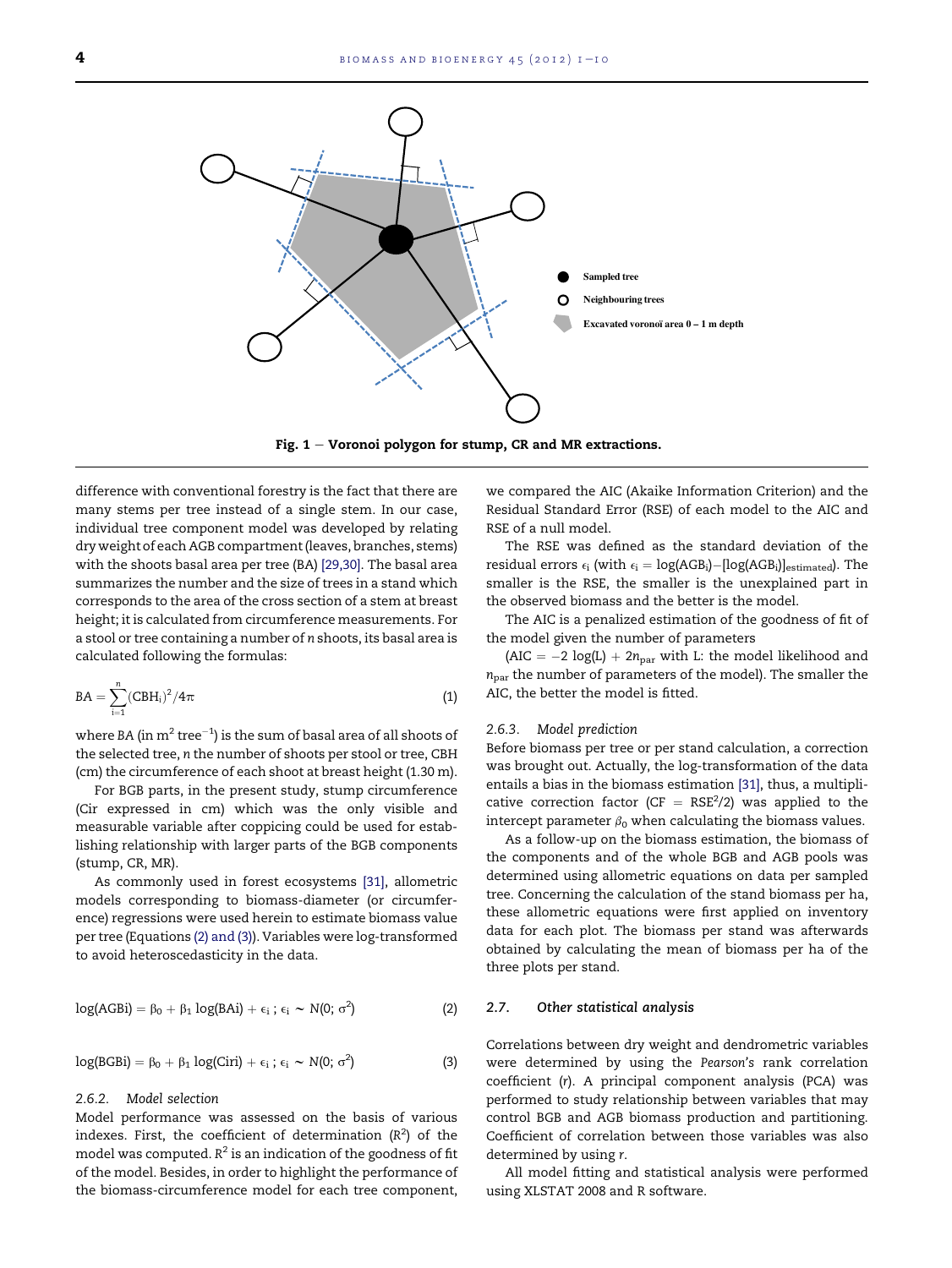#### 3. Results

### 3.1. BGB allometric models

First, concerning the model fitting, the biomass-circumference models (Equations (6) to (9) in Table 2) fitted better the data than the null model; they showed smaller RSE and AIC.

Concerning biomass estimation, stump dry biomass varied from 1.6 to 82.2 kg.tree<sup>-1</sup> [\(Fig. 2a](#page-5-0)), CR dry biomass ranged from 2 to 52.6 kg.tree $^{-1}$  [\(Fig. 2](#page-5-0)b) and MR dry biomass varied between 0.2 and 8.6 kg.tree $^{-1}$  [\(Fig. 2c](#page-5-0)). Consequently, total BGB biomass (FR not included) ranged from 4.5 to 134.4 kg.tree<sup>-1</sup> ([Fig. 2](#page-5-0)d). Individual tree components in BGB part expressed as a function of the stump circumference had enough high  $R^2$  values and, expect for MR, generally accounted for more than 70% of the variance (Table 2).

For these old coppices of E. robusta in Malagasy Highlands, the zero-intercept form of the power function of the BGB regression model proved to be the model with the best fit.

#### 3.2. AGB allometric models

As for the BGB parts, the biomass-circumference models (Equations (10) to (13) in [Table 3](#page-5-0)) fitted better the data than the null model (see smaller RSE and AIC for the biomass-circumference allometric models than for the null models).

Besides, regarding all shoots that each stool supported, leaf dry biomass ranged from 0.1 to 9.5 kg.tree<sup>-1</sup> [\(Fig. 3e](#page-6-0)), branch dry biomass varied between 0.2 and 7.9 kg.tree $^{-1}$  ([Fig. 3](#page-6-0)f) and stem dry biomass ranged from 0.6 to 38.9 kg.tree<sup>-1</sup> ([Fig. 3g](#page-6-0)). Total AGB varied then between 1.2 and 51.5  $\text{kg.tree}^{-1}$ ([Fig. 3h](#page-6-0)).

When expressed as a function of the basal area of all shoots per stool, individual components in AGB part showed high  $R^2$ values [\(Table 3](#page-5-0)). The relationships accounted generally for more than 84% of the variance expect for the branches component.

#### 3.3. Biomass partitioning

FR biomass which were directly assessed by core sampling and reported in Mg  $ha^{-1}$  is included with BGB biomass production ([Table 4\)](#page-6-0). Overall, BGB biomass ranged from 82.3 to 100.9 Mg ha $^{-1}$ . The stump component was the largest part of the BGB production [\(Fig. 3](#page-6-0)i); it contained  $46.5 \pm 3.6$  Mg ha<sup>-1</sup> of biomass. By descending order after the stumps, CR contains  $38.2 \pm 2.7$  Mg ha<sup>-1</sup>; MR and FR were the smallest components with 3.9  $\pm$  0.3 Mg ha<sup>-1</sup> and 3  $\pm$  2.5 Mg ha<sup>-1</sup> respectively.

Regarding the AGB part ([Fig. 3j](#page-6-0)), the stem biomass represented the largest production with 19.9  $\pm$  5.9 Mg ha<sup>-1</sup> against  $4.2 \pm 1.3$  Mg ha $^{-1}$  and  $4.8 \pm 1.4$  Mg ha $^{-1}$  for leaves and branches production respectively. Total AGB biomass varied hence from 19.3 to 39.8 Mg ha $^{-1}$ .

#### 3.4. Correlation between variables

Concerning the correlations between stand biomass and environmental factors [\(Table 1](#page-2-0) and [Fig. 4](#page-7-0)): (i) there were significant and positive correlations between AGB biomass and coppice age, AGB biomass and shoot dimensions (mean CBH and H) with  $r = 0.9$  and 0.8 respectively; (ii) significant and negative correlation were found between stump density (nb. stump.ha<sup>-1</sup>) and stump circumference ( $r = -0.9$ ); shoot density (nb. shoot.ha $^{-1}$ ) and shoot dimensions (always mean CBH and H;  $r = -0.8$ ), and mean CBH and the number of shoots per stump (Nb shoot/stump in [Fig. 4;](#page-7-0)  $r = -0.7$ ). (iii) Despite a coefficient correlation of 0.5 between BGB biomass and plantation age, this correlation was not significant, as between BGB biomass and all the other variables. Regarding the principal components (PCs), PC#1 showed 53.4% of the variance of our data and was linked to the AGB parts AGB biomass, shoot dimensions and coppice age ([Fig. 4](#page-7-0)i) with  $r = 0.9$  for each of them; PC#2 with 22.9% of the variance was linked with the BGB variables (stump circumference and stump density;  $r = -0.8$ and 0.8 respectively), and the third PC with its 12.7% [\(Fig. 4](#page-7-0)j) represented mainly the BGB biomass ( $r = 0.9$ ).

# 4. Discussions and conclusions

#### 4.1. Allometry relationships

In high forest of eucalyptus (another management regime which consists of succession of plantation, harvest and replantation after a long rotation), BGB biomass, or coarse root biomass particularly, is often highly correlated with stem size and biomass [\[18,32\]](#page-9-0). Nevertheless, in old coppices of eucalyptus plantations such as in the current study, stump circumference could predict properly BGB biomass. In fact, the

Table 2 – Model parameters and properties for the allometric model: exp ( $\beta_0+\beta_1\log$  (Cir)) of the below-ground tree biomass components.

| --------------- |              |           |    |       |            |            |       |            |     |
|-----------------|--------------|-----------|----|-------|------------|------------|-------|------------|-----|
|                 | $\beta'_{0}$ | $\beta_1$ | df | $R^2$ | <b>RSE</b> |            | AIC   |            |     |
|                 |              |           |    |       | Model      | Model null | Model | Model null |     |
| Stump           | $-6.93$      | 1.89      | 23 | 0.83  | 0.46       | 1.13       | 35.21 | 78.2       | (6) |
| CR              | $-3.93$      | 1.23      | 21 | 0.69  | 0.46       | 0.83       | 32.34 | 57.77      | (7) |
| <b>MR</b>       | $-3.17$      | 0.64      | 21 | 0.23  | 0.64       | 0.74       | 48.03 | 52.3       | (8) |
| <b>BGB</b>      | $-4.55$      | 1.57      | 23 | 0.77  | 0.46       | 0.97       | 35.52 | 70.62      | (9) |
|                 |              |           |    |       |            |            |       |            |     |

Dry mass of below-ground components of Eucalyptus robusta in the central highlands of Madagascar are expressed in kg.tree<sup>-1</sup> and related with the stump circumference (Cir) which is expressed in cm. For each model, the estimated value of the intercept  $\beta'_{0} = (\beta_0 + \text{RSE}^2/2)$  included the correction factor (CF  $=$  RSE<sup>2</sup>/2) imposed by the inverse log-transformation of the response variable.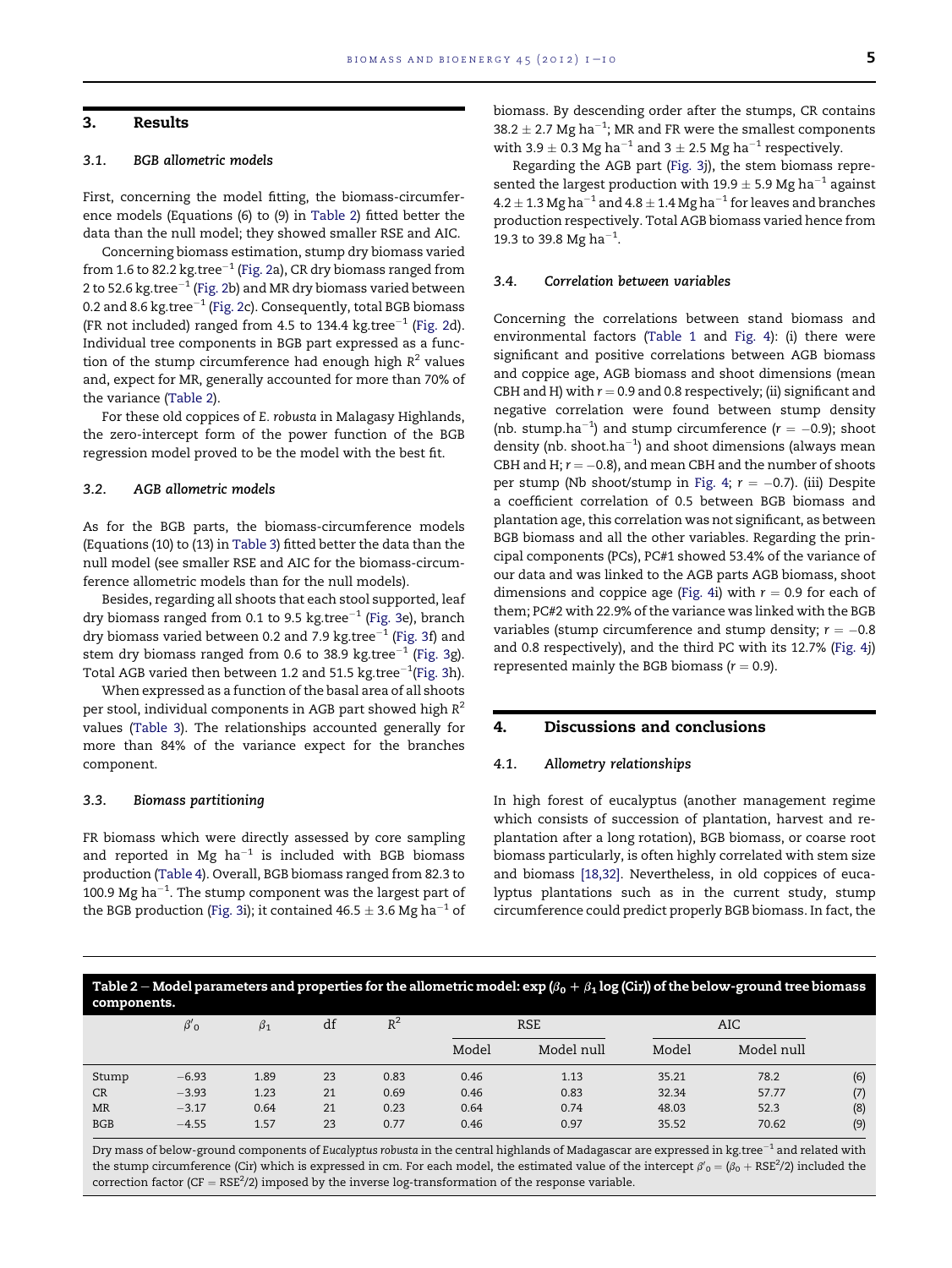<span id="page-5-0"></span>

Fig.  $2$  – Relationships between stump circumference (cm) and dry weight below-ground biomass components of (a) stumps, (b) coarse roots (CR, with diameter  $\geq 10$  mm), (c) medium roots (MR, 10 mm  $>$  diameter  $\geq 2$  mm) and (d) total below-ground dry biomass ( $N = 27$ ). Points surrounded by circle were aberrant values and were not considered when fitting biomass allometric models.

stump is the only measurable component left after each coppicing event and then it should reflect BGB production. If allometric equation could explain about 87% of overall BGB parts, the explained variance decreased with BGB component size (90% for the stump against only 25% for MR).

In regard to the AGB part, allometric equations developed here were closed to those used for classical AGB biomass

assessment [\[11,13,33\]](#page-8-0). Instead of establishing allometric relationship between each shoot diameter or circumference and the dry weight of its component; it was the whole biomass of the considered component for a tree which was directly related with the basal area of all shoots per tree. Actually, diameter or CBH of all shoots per tree was highly variable and the basal area (expressed from CBH; see formulas (1)) seemed



|                 | $\beta_0$ | $\beta_1$ | df | $R^2$ |       | <b>RSE</b>    |       | AIC           |      |
|-----------------|-----------|-----------|----|-------|-------|---------------|-------|---------------|------|
|                 |           |           |    |       | Model | Model<br>null | Model | Model<br>null |      |
| Leaves          | 6.78      | 1.2       | 23 | 0.84  | 0.42  | 1.03          | 30.33 | 75.53         | (10) |
| <b>Branches</b> | 5.56      | 0.95      | 22 | 0.63  | 0.57  | 0.94          | 44.44 | 66.28         | (11) |
| Stems           | 7.44      | 1.05      | 21 | 0.88  | 0.31  | 0.89          | 14.64 | 61.24         | (12) |
| AGB             | 7.87      | 1.05      | 21 | 0.92  | 0.24  | 0.88          | 3.89  | 60.14         | (13) |
|                 |           |           |    |       |       |               |       |               |      |

Dry biomass of above-ground components of Eucalyptus robusta in the central highlands of Madagascar are expressed in kg.tree $^{-1}$  and related with the basal area of shoots per stool expressed in m<sup>2</sup> tree<sup>-1</sup>. For each model, the estimated value of the intercept  $\beta'_{0} = (\beta_{0} + \text{RSE}^{2}/2)$  included the correction factor ( $CF = RSE<sup>2</sup>/2$ ) imposed by the inverse log-transformation of the response variable.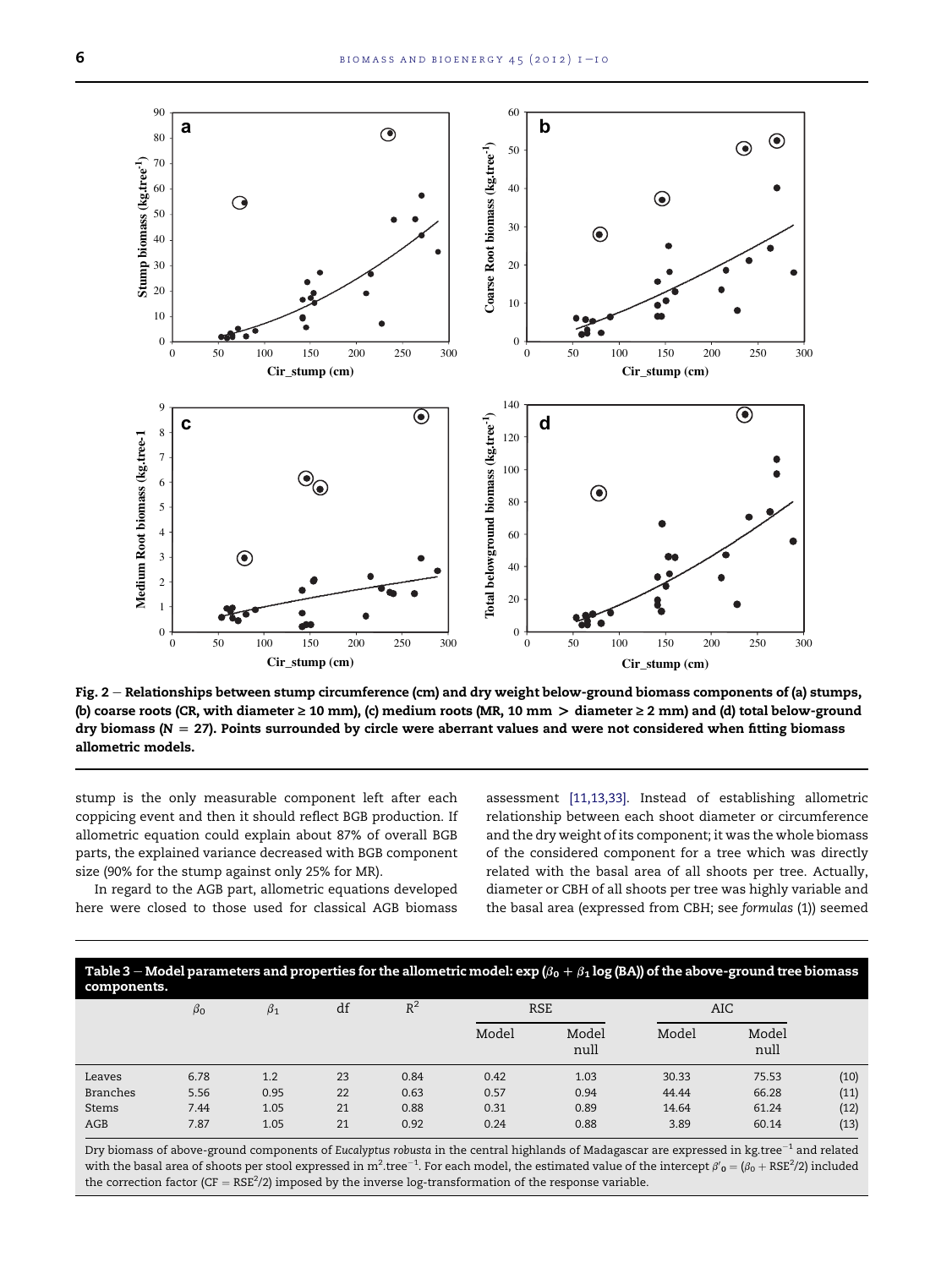<span id="page-6-0"></span>

Fig. 3 – Relationships between shoots basal area ( g in  $m^2$ .tree $^{-1}$ ) and dry weight above-ground biomass components of (e)<br>Jacuse (9 hypothes, (5) stems and (b) total above, ground dur biomass (N – 27). Deints surveye leaves, (f) branches, (g) stems and (h) total above-ground dry biomass ( $N = 27$ ). Points surrounded by circle were aberrant values and were not considered when fitting biomass allometric models.

to be the best predictor for AGB biomass. The use of CBH alone (expressing the basal area) for AGB biomass estimation is common to many studies that showed that diameter at breast height (DBH) is one of the universally used predictors, because it shows a high correlation with all tree biomass components and easy to obtain accurately [\[27,28,34\]](#page-9-0). But many studies demonstrated too that tree diameter (or circumference), tree height and a combination of these variables could be also used as predictor variables for AGB biomass estimation [\[13,35\].](#page-8-0) Yet, field work for obtaining reliable height to develop more

| Table 4 – Biomass production (Mg ha $^{-1}$ ) for the selected stands of Eucalyptus robusta in the central highlands of Madagascar<br>$(N = 9)$ . |     |          |                 |           |            |            |           |           |              |  |
|---------------------------------------------------------------------------------------------------------------------------------------------------|-----|----------|-----------------|-----------|------------|------------|-----------|-----------|--------------|--|
| Plot                                                                                                                                              | Age | Leaves   | <b>Branches</b> | Shoot     | AGB        | Stump      | CR        | <b>MR</b> | <b>BGB</b>   |  |
|                                                                                                                                                   | 47  | 3.8(0.4) | 4.2(0.6)        | 14.5(1.9) | 21.8(2.9)  | 50.1(12.6) | 32.6(9.1) | 3.0(0.9)  | 91.7(24.3)   |  |
| $\overline{2}$                                                                                                                                    | 77  | 6.5(2.4) | 6.6(1.6)        | 23.4(6.9) | 35.2(10.4) | 43.5(6.2)  | 34.1(6.1) | 3.8(0.7)  | 87.5(14.3)   |  |
| 3                                                                                                                                                 | 52  | 3.0(0.9) | 3.7(0.8)        | 12.3(3.2) | 18.5(4.8)  | 45.0(6.0)  | 33.8(1.7) | 3.5(0.5)  | 89.0 (7.4)   |  |
| 4                                                                                                                                                 | 72  | 7.0(1.3) | 7.3(1.0)        | 25.9(4.0) | 39.0(6.0)  | 45.9(0.5)  | 35.7(1.4) | 3.8(0.3)  | 92.5(2.2)    |  |
| 5                                                                                                                                                 | 53  | 2.8(1.3) | 3.6(1.3)        | 11.7(4.8) | 17.6(7.2)  | 44.2(6.3)  | 34.2(3.7) | 3.6(0.4)  | 88.6 (10.7)  |  |
| 6                                                                                                                                                 | 67  | 6.4(1.3) | 6.8(0.9)        | 23.9(3.8) | 36.0(5.7)  | 50.4(6.6)  | 37.7(5.5) | 3.9(0.7)  | 99.4 (13.6)  |  |
|                                                                                                                                                   | 72  | 6.3(1.7) | 6.9(1.2)        | 23.9(5.0) | 36.0(7.6)  | 47.7(9.7)  | 37.6(3.8) | 4.2(0.5)  | 96.3(13.7)   |  |
| 8                                                                                                                                                 | 67  | 2.7(0.6) | 3.5(0.3)        | 11.4(1.6) | 17.2(2.5)  | 50.8(15.2) | 37.7(4.5) | 4.1(0.4)  | 99.2 (20.4)  |  |
| 9                                                                                                                                                 | 87  | 4.8(2.1) | 5.4(2.0)        | 18.6(7.4) | 27.9(11.2) | 56.0(11.1) | 40.4(6.7) | 4.0(0.6)  | 108.4 (19.8) |  |

Values in bold are the mean of biomass production for each component in each stand; components are: leaves, branches and shoots for ABG part and stump, coarse roots (CR), medium roots (MR) for the BLG part. Values in brackets represented the standard deviation, and Age corresponds to the date of first eucalyptus plantation.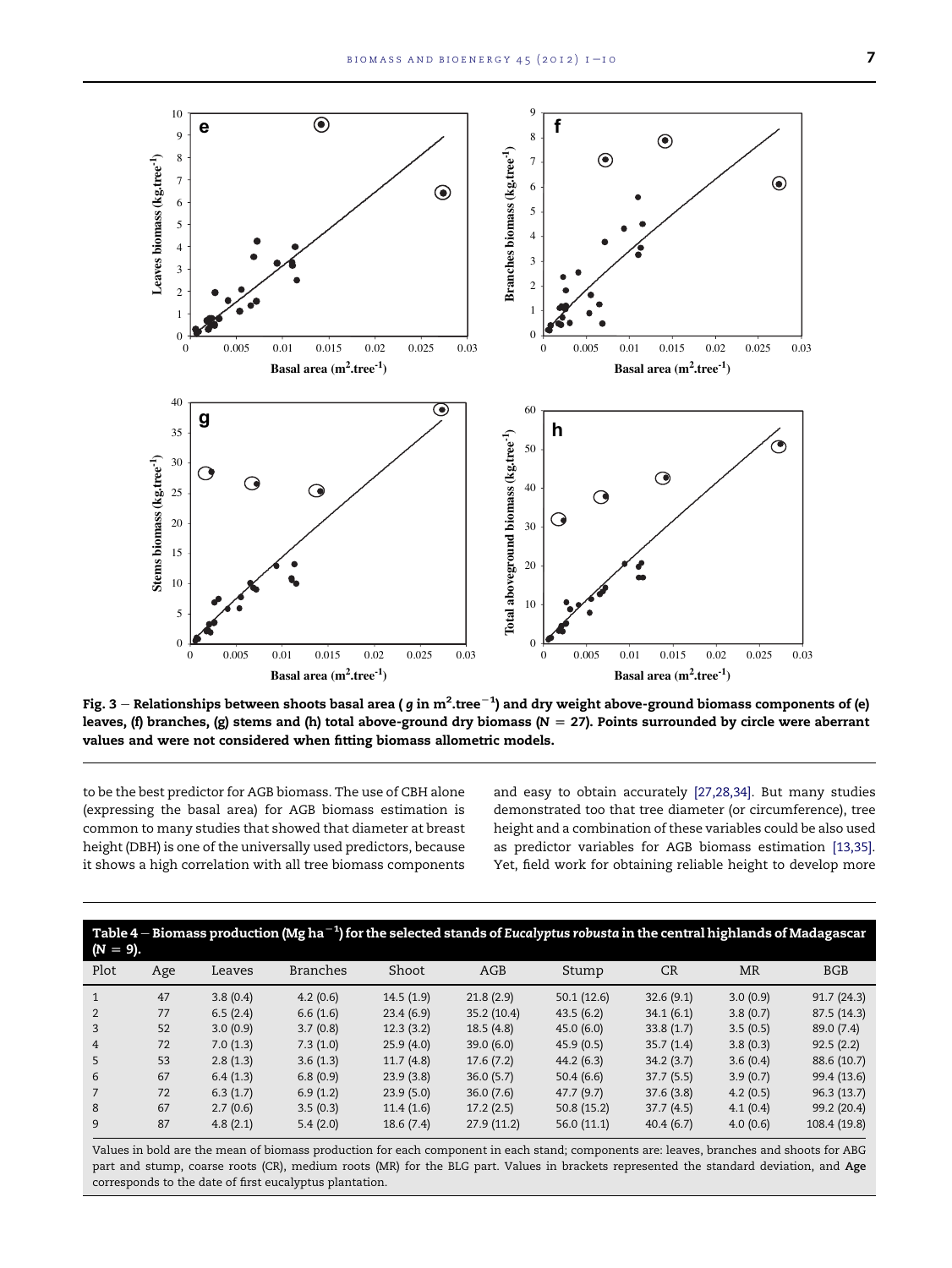<span id="page-7-0"></span>

Fig.  $4$  – Projections of the measured and calculated variables in the principal component spaces: (i) for the space (1, 2) and (j) for the space (1, 3). Abbreviations of variables are given in [Table 1.](#page-2-0)

accurate allometric models are time-consuming. We agree then with their conclusion which stipulated that developing regression models based only in stem diameters (and basal area), for practical purposes allowed a minimized inventory cost to estimate AGB while still being sufficiently accurate.

#### 4.2. Biomass production and partitioning

First, about AGB biomass per tree (and AGB tree component partitioning), values ranged among those from other studies. For instance: (i) Senelwa and Sims [\[11\]](#page-8-0) in New Zealand found that total AGB varied from 0.6 to 102 kg tree $^{-1}$  for coppices of eucalyptus of 3-5 years, (ii) Antonio et al. [\[27\]](#page-9-0) in Portugal from 0.2 to 254.1  $\rm kg.$ tree $^{-1}$ for coppices of E.  $g$ lobulus between 2.5 and 13 years old (duration of plantation not precised) and (iii) Zewdie et al. [\[13\]](#page-8-0) reported 0.5-123.4 kg.stem $^{-1}$  for greater stools of E. globulus in Ethiopia. AGB productions per unit of area were within the range reported by other authors [\[13,36,37\]](#page-8-0).

For BGB, studies in eucalyptus plantations (5-6 years after planting, corresponding to one cycle) in Portugal and in Cameroon [\[14,21,38\]](#page-9-0) reported 13.8–26.8 Mg ha<sup>-1</sup>. These BGB biomasses are very small compared to BGB estimated in our study (75–94 Mg ha $^{-1}$ ) probably due to the difference of system management (multiple stems versus single stem of high forest), the duration of plantation (from 47 to 87 years herein, corresponding to more than nine cycles) and soil fertility and physical constraints. In fact, in coppicing species such as eucalyptus, there is an underground lignotuber which contains a large store of potential bud-forming sites capable of producing several individual shoots [\[19\].](#page-9-0) After each cutting cycle, this part of the tree is recovered by cambium for emerging new shoots and constitutes the stump. Stump is the



Fig. 5 - Biomass partitioning in below (k) and above-ground (l) parts for the stands of E. robusta in the central highlands of Madagascar ( $N = 9$ ).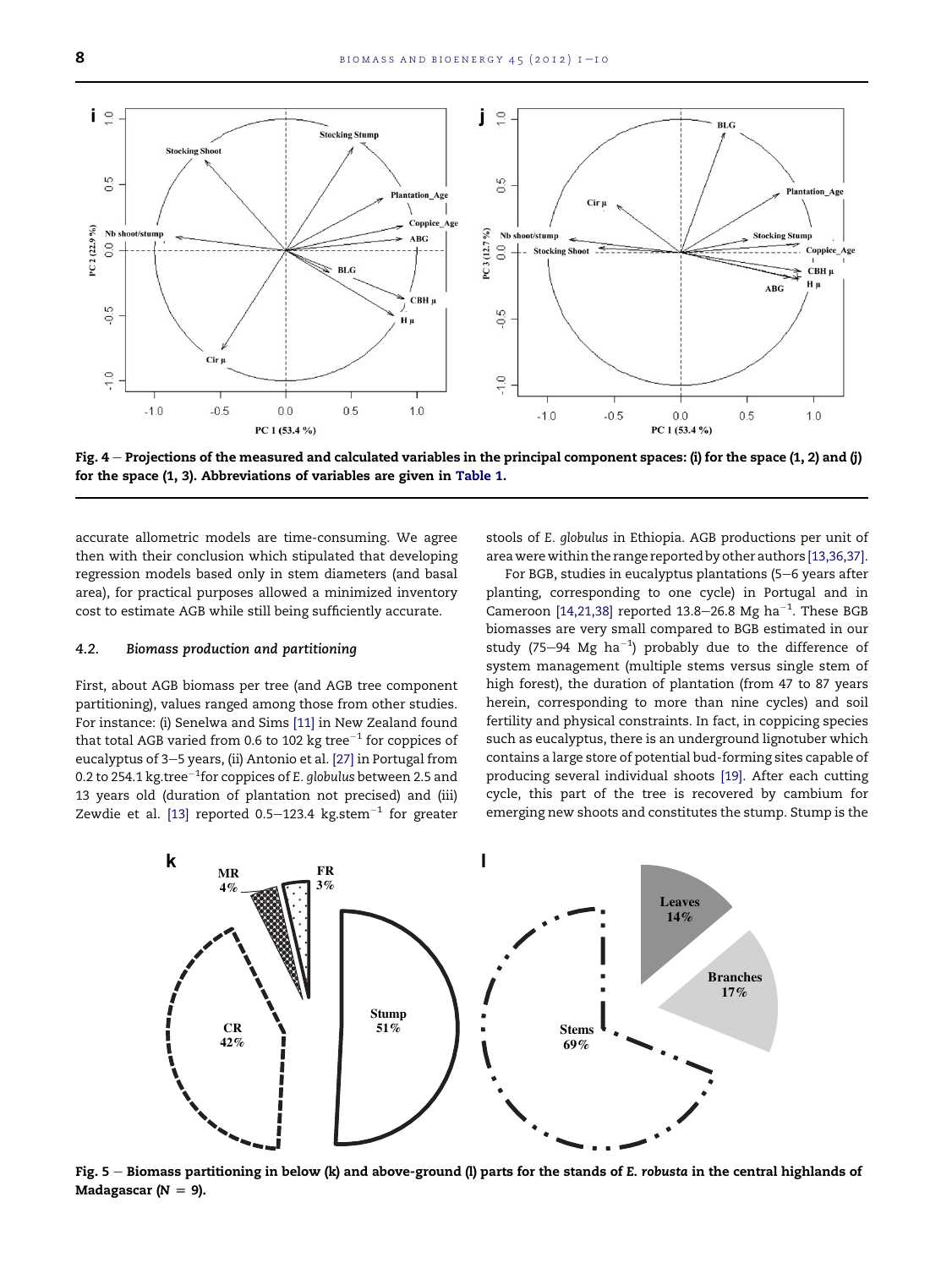<span id="page-8-0"></span>woody base of the trees as left after coppicing and they included a large part of the root system [\[21\]](#page-9-0) before CR biomass [\(Fig. 5k](#page-7-0) and [Fig. 5](#page-7-0)l) [\[18\]](#page-9-0). Besides, FR biomass represented only a small part of this root system, which is similar with the result reported by Giardiaa and Ryan [\[39\].](#page-9-0)

In terms of biomass partitioning between AGB and BGB part, the Root:Shoot (R:S) ratios found in our study ranged from 2.2 to 5. These values were inverse of those in regarding all types of biomes to study root biomass allocation in the world'ys upland forests which varied from 0.05 to 0.7 with tendency values of  $0.2-0.3$  [\[14,29,40\].](#page-9-0) If R:S ratio shows that the lower root mass, the lower the ratio and higher aerial biomass production [\[24\]](#page-9-0) that is usually exist in conventional forest regime, R:S found in our study (with old coppices) do not rather reflect this natural allocation of biomass where the proportion of BGB is higher in younger tree [\[18,32\]](#page-9-0). Actually, when AGB part is removed every cutting cycle, the BGB part left in the stand could continuously increases and stores nutrient reserve for new resprouting. We agree then with the statement that BGB had to be estimated directly in Eucalyptus coppice plantations, rather than by using R:S ratio [\[14\]](#page-9-0).

#### 4.3. Biomass production over time

An attempt of studying relations between duration of plantation and tree compartments (AGB and BGB) was performed. Results showed that there should be no significant (at  $\alpha = 0.05$ ) relationships between plantation age and AGB ( $p$ -value = 0.07) in the one hand and with BGB ( $p$ -value  $= 0.08$ ) in the other hand. These findings fitted and emphasized the PCA results [\(Fig. 4\)](#page-7-0).

Actually, in short rotation forestry, coppice-shoot age was found to be a significant factor influencing allometric relationships [13,21,28,41]. But for BGB part, considering the data herein, only plantation age could not explain biomass production over time. In fact, PCA results showed that BGB was independent from AGB as it was found in other studies [\[42\].](#page-9-0) Actually, [Fig. 4](#page-7-0) shows that BGB, AGB and plantation age are not correlated. Thus, other variables that may influence BGB and AGB production should be considered or combined to well characterize BGB dynamic such as distribution of stump circumference, spacing between stumps and site characteristics (mainly, soil characteristics and climate).

# 5. Conclusions

As a conclusion, this work demonstrated that BGB biomass could be accurately estimated using allometric relations including stem circumference as an explicative variable. For ecosystems such as old coppices of E. robusta in the Central Highlands of Madagascar, the BGB part was pointed out to constitute major components for biomass accumulation. Actually, BGB biomass contributed greatly (more than 77%) in the 102-130 Mg ha<sup>-1</sup> of the whole biomass density. This important contribution of the BGB part has to be explored in developing Clean Development Mechanism (CDM) projects, because, added to wood energy supplies, incomes which can be generated from carbon sequestration activities could be profitable for rural people. Nevertheless, more investigation is needed to well understand biomass production over time

and the question of ecosystem sustainability. Other factors (mainly soil characteristics and climatic variables) have to be considered.

#### Acknowledgments

This study was funded by the Departement du Soutien et Formation des Communautés du Sud-Institution de Recherche pour le Développement (DSF-IRD)" and the French Government within the framework of a PhD; mainly during the data collection and analysis. We thank local people in the Commune of Sambaina for their profitable collaboration during field work and all our colleagues from the "Laboratoire des RadioIsotopes (LRI)", and the "Ecole Supérieure des Sciences Agronomiques-Département Eaux&Forêts (ESSAgro-Forêts)" for their technical support. We also thank the "Foibe Fikarohana momba ny Fambolena (FOFIFA)" and the "Coopération Internationale en Recherche Agronomique pour le Développement (CIRAD)" for their useful technical assistance.

#### references

- [1] Malhi Y, Meir P, Brown S. Forests, carbon and global climate. Philos Trans R Soc Lond A 2002;360:1567-91.
- [2] Robert M, Saugier B. Contribution des écosystèmes continentaux à la séquestration du carbone. Compt Rendus Geosci 2003;335:577-95.
- [3] Jandl R, Vesterdal L, Olsson M, Bens O, Badeck F, Rock R. Carbon sequestration and forest management. CAB Rev Perspect Agri Vet Sci Nutr Nat Resour 2007;2:1749-8848.
- [4] Fearnside PM. Global warming and tropical land-use change: greenhouse gas emissions from biomass burning, decomposition and soils in forest conversion, shifting cultivation and secondary vegetation. Climatic Change 2000;46:  $115 - 58.$
- [5] IPCC. Climate Change 2007 Mitigation of Climate Change -Contribution of Working Group III to the Fourth Assessment Report of the Intergovernmental Panel on Climate Change. Cambridge: Cambridge University Press; 2007. p. 851.
- [6] FAO. Global planted forests thematic study: results and analysis. In: Del Lungo A, Ball J, Carle J, editors. Planted forests and trees working paper; 2006a. Rome.
- [7] FAO. Situation des Forêts du monde 2007; 2007. Rome, p. 157.
- [8] Carriere SM, Randriambanona H. Biodiversité introduite et autochtone: antagonisme ou complémentarité? Le cas de l'eucalyptus à Madagascar. Bois For Trop 2007;292:5-21.
- [9] Gueuneau P. L'Eucalyptus robusta a` Madagascar. Bois For Trop 1969;124:53-65.
- [10] Bertrand A. La dynamique séculaire des plantations paysannes d'Eucalyptus sur les Hautes Terres malgaches. Le Flamboyant 1999; 49, 45-48.
- [11] Senelwa K, Sims REH. Tree biomass equations for short rotation eucalypts grown in New Zealand. Biomass Bioenerg 1998;13:133-40.
- [12] Nordh N-E, Verwijst T. Above-ground biomass assessments and first cutting cycle production in willow (Salix sp.) coppice-a comparison between destructive and nondestructive methods. Biomass Bioenerg 2004;27:1-8.
- [13] Zewdie M, Olsson M, Verwijst T. Above-ground biomass production and allometric relations of Eucalyptus globulus Labill. coppice plantations along a chronosequence in the central highlands of Ethiopia. Biomass Bioenerg 2009;33:421-8.